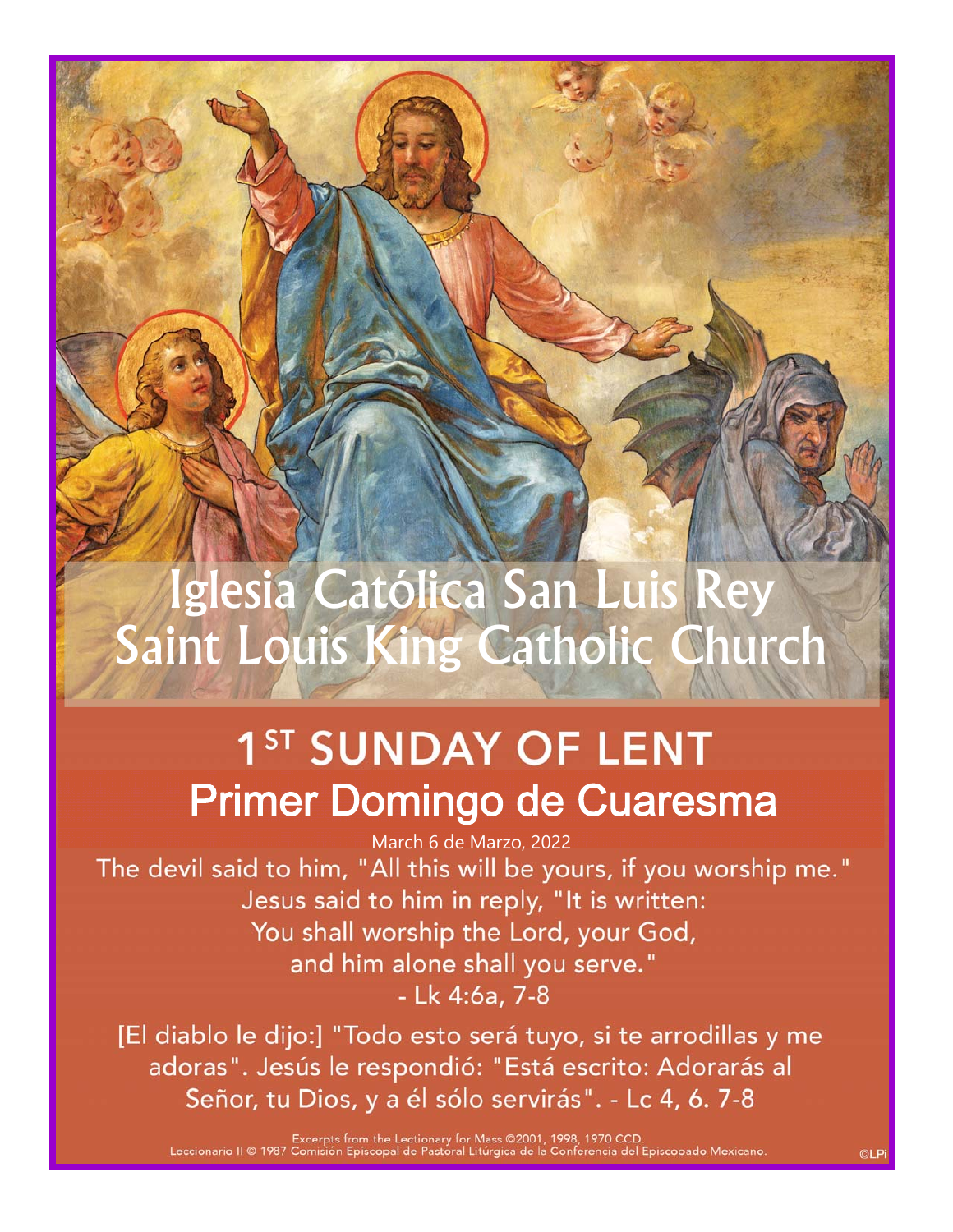**SIRVIENDO AL PUEBLO DE DIOS ~ SERVING THE PEOPLE OF GOD** 68633 "C" STREET\* CATHEDRAL CITY, CA 92234\* (760) 328-2398 **www.stlouischurchcathedralcity.org EMAIL - stlouiscathedralcity@sbdiocese.org** 

> **Fr. Luis Alberto Guido - Pastor Fr. Athanasius Ezealla, Parochial Vicar Dcn. Mario Alberto Aguiar**

### **Exposición del Santísimo Sacramento**

**Todos los viernes a las 6:45 p.m.** 



**Exposition of the Most Blessed Sacrament** 

> **Every Friday at 6:45 p.m.**

| Parish Staff ~ Personal de la Parroquia                                                                                                                                                                                                                                                                                    |                                      |                                                          |                                                                                    |                                                                                                                                                                                      |  |                  |  |
|----------------------------------------------------------------------------------------------------------------------------------------------------------------------------------------------------------------------------------------------------------------------------------------------------------------------------|--------------------------------------|----------------------------------------------------------|------------------------------------------------------------------------------------|--------------------------------------------------------------------------------------------------------------------------------------------------------------------------------------|--|------------------|--|
| Fr. Luis Alberto Guido - Pastor<br>Fr. Athanasius Ezealla - Parochial Vicar<br>Deacon Mario Alberto Aguiar<br>Deacon Jaime Rosas - Religious Education<br>Rosa Castro - Youth Ministry<br>and Confirmation Coordinator<br>Isabel Salas - Ministry Coordinator and Media<br>Alejandra Garcia - Receptionist and Bookkeeping |                                      | ext: 122<br>ext: 124<br>ext: 123<br>ext. 129<br>ext: 110 | ext: 130                                                                           | lguido@sbdiocese.org<br>aezealla @sbdiocese.org<br>maguiar@sbdiocese.org<br>iposas@s b diocese.org<br>rcastro@sbdiocese.org<br>isalas@sbdiocese.org<br>aleiandragarcia@sbdiocese.org |  |                  |  |
| Ministries and Sacraments ~ Ministerios y Sacramentos                                                                                                                                                                                                                                                                      |                                      |                                                          |                                                                                    |                                                                                                                                                                                      |  |                  |  |
| Visita a los Enfermos<br>$(760) 558 - 9504$<br>Samuel & Rosa Lopez                                                                                                                                                                                                                                                         |                                      |                                                          | <b>Pastoral Council Chairman</b><br><b>Raul Flores</b>                             |                                                                                                                                                                                      |  |                  |  |
| <b>Extraordinary Ministers of Eucharist</b>                                                                                                                                                                                                                                                                                |                                      |                                                          | Fe y Caridad - Faith and Charity<br>Faviola Camacho Valenzuela<br>$(760)$ 844-6629 |                                                                                                                                                                                      |  |                  |  |
| Ministros Extraordinarios de Comunion (Español)<br>Imelda Figueroa y Rosie Guerra<br>$(415)$ 308-3455<br>Lectors English Glenn Davis                                                                                                                                                                                       |                                      |                                                          | Youth Group - Grupo de Jóvenes<br>Rosa Castro<br>(760) 328-2398 Ext. 123           |                                                                                                                                                                                      |  |                  |  |
| <b>Lectores Español</b><br>Ofelia Rubio y Ginez Apolinar                                                                                                                                                                                                                                                                   | $(760)$ 534-4967                     |                                                          |                                                                                    | <b>Retiro Prematrimonial</b><br>Juventino y Lorena Mora                                                                                                                              |  | $(760)$ 409-0279 |  |
| <b>Sacristanes / Sacristans</b><br>Imelda Figueroa                                                                                                                                                                                                                                                                         |                                      |                                                          |                                                                                    | <b>Prevención y Rescate</b><br>Diana Laguna y María Torres                                                                                                                           |  | $(760)$ 409-8865 |  |
| <b>Servidores del Altar</b><br>Maria Imelda Rubio<br>Francis Solorio                                                                                                                                                                                                                                                       | $(331)$ 250-0201<br>$(760)$ 498-7077 |                                                          |                                                                                    | <b>Bereavement Support</b><br>Dora Buchner                                                                                                                                           |  | $(760)$ 702-5862 |  |
| <b>Hospitalidad - Hospitality</b>                                                                                                                                                                                                                                                                                          |                                      |                                                          |                                                                                    | Grupo de Oración<br>Natividad Alverdin                                                                                                                                               |  | $(760)$ 409-3756 |  |
| Amalia Garcia, Mario Estrada, Maria Felix Martinez<br>Señor de la Misericordia                                                                                                                                                                                                                                             |                                      |                                                          |                                                                                    | Ministerio de Música<br>Angelica Medina<br>$(760)$ 534-9234                                                                                                                          |  |                  |  |
| Martha Herrera                                                                                                                                                                                                                                                                                                             | $(760)$ 834-5696                     |                                                          |                                                                                    | Nicolas Vieyra                                                                                                                                                                       |  | $(760)$ 861-5024 |  |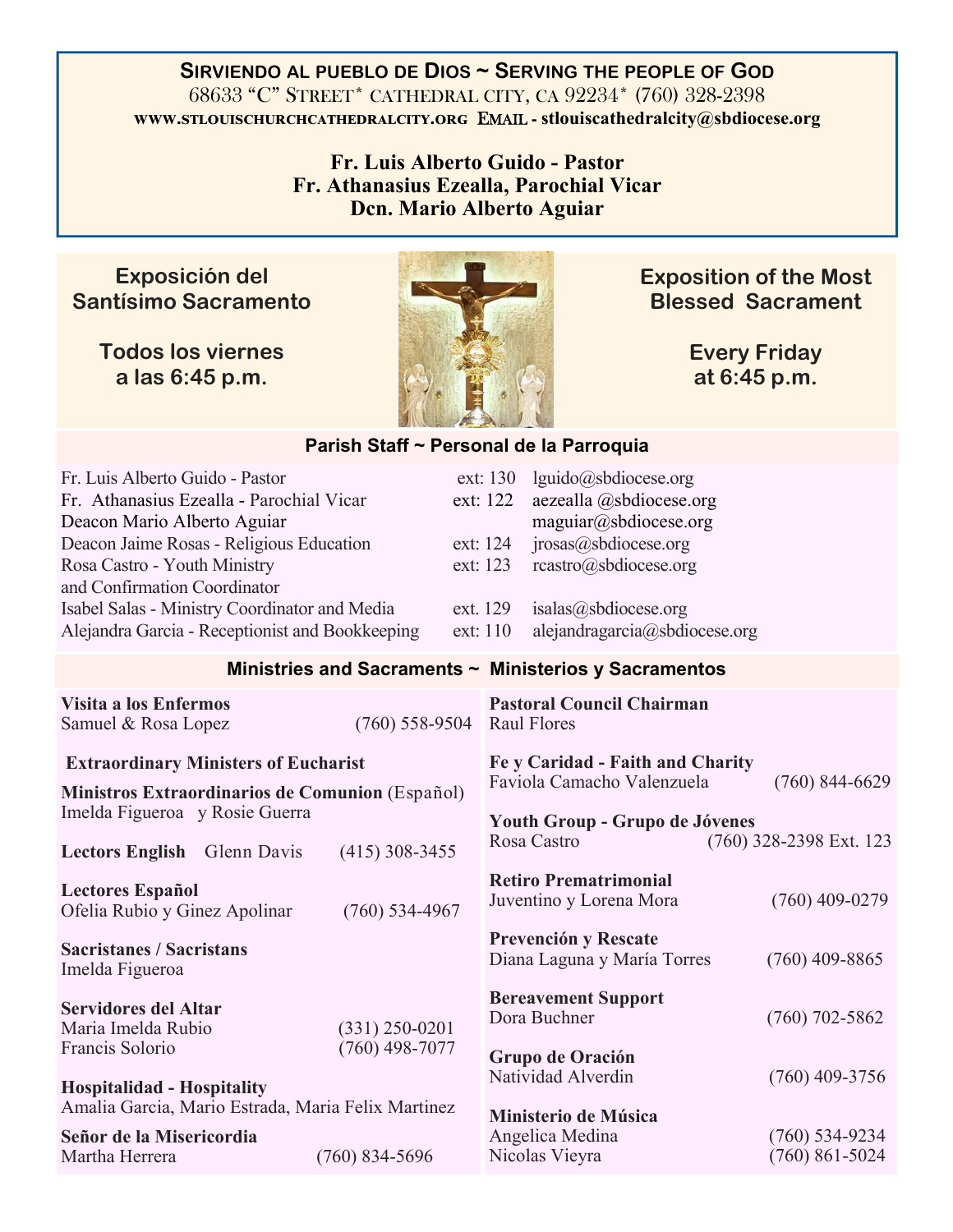**CALENDARIO DE CUARESMA—LENT SCHEDULE** 

**Every Friday of Lent / Stations of the Cross Todos los Viernes de Cuaresma/ Estaciones de la Cruz** 

7:30AM English Mass 8:00AM Stations of the Cross

6:30PM Misa en Español 7:00PM Estaciones de la Cruz



# Holy Scripture Reflection in English with Fr. Athanasius

Let's walk through Sunday Scripture readings, to learn the important events that have changed our present and illuminates our future. For all Christians, the Bible is undoubtedly of great value for correcting, teaching, guiding, and instructing our lives.

# **Fridays from 9:00a.m. to 10:00a.m.**

### **HORARIO DE OFICINA ~ OFFICE HOURS**

### **Monday through Thursday: Lunes a Jueves: 8:00 am 5:00 pm (Closed /Cerrada 12:00pm - 1:00 PM) HORARIO DE LAS MISAS ~ MASS SCHEDULE**

**Monday and Tuesday 7**:30 am (English) **Miércoles** y **Jueves** 7:30 am ( Español) **Friday** 7:30 am (English)<br> **Viernes** 6:00 pm (Español)

**Confessions / Confesiones Viernes/Friday 4:00pm - 5:00pm** 

**Viernes** 6:00 pm (Español)

**Sábado / Saturday**  4:00 pm (English) 6:00 pm (Español)

### **Domingo / Sunday**

 7:00 am (Español) 9:00 am (English) 11:00 am (Español) 1:00 pm (Español) 6:00 pm (Español)

### **Our parish offers Online Giving**

This will allow you to make contributions to our Church without writing checks or worrying about cash donations. For additional information, or to sign up, visit our website at www.stlouischurchcathedralcity.org or call the parish office at 760-328-2398

### **Usted puede apoyar la iglesia dando en Línea**

 Un sitio web donde puedes ofrecer tus donaciones en línea sin tener que preocuparte de escribir cheques o cargar efectivo. Para mas información o para registrarte visita nuestra pagina Web ww.stlouischurchcathedralcity.org o llama a la oficina al 760- 328-2398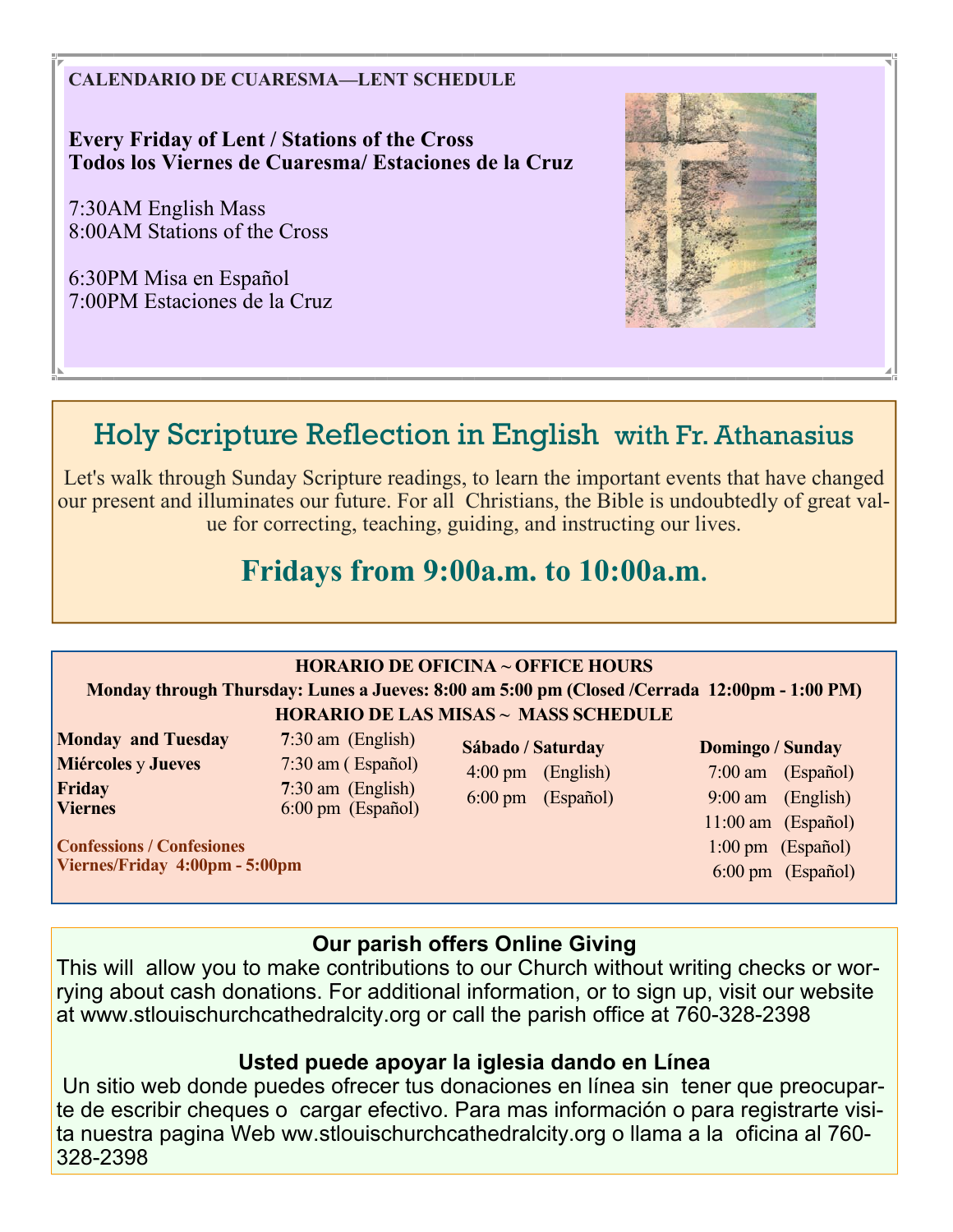Diocesan Development Fund Fondo del Desarrollo Diocesano

## **March 2 de Febrero, 2022**

**Our Goal:** \$36,700.00 (Meta Diocesana) **Pledges made:** \$6,340.00 (Promesas) **Gifts Received:** \$5,654.99 (Aportaciones) **Donors:** 26 (Donantes) Percent of Goal: 15.41 % porciento de la meta.

*Thank you/Gracias* 



# **Novena a San Jose Novena to Saint Joseph**

# **Mar. 11 — Mar. 19**

 **8:00 a.m.** En frente de la imagen de la Virgen de Guadalupe a fuera de la iglesia. In front of Our Lady of Guadalupe Statue by the Parish Hall.

## ATTENTION GRADUATING SENIORS! SCHOLARSHIP AVAILABLE! Are you planning to attend college? Do you meet these qualifications? Are you Catholic? Are you Hispanic? Do you attend Cathedral City High School? Do you have good grades?<br>Do you participate in community service?



If you do, this scholarship was designed especially for you. See your Counselor and ask for the James Buchner Memorial Scholarship application or visit the Inland Empire Community Foundation website and click on James Buchner Memorial Scholarship. Don't wait! Get your application this week and complete it. Application deadline is March 31st. GOOD LUCK.

*ATENCION ESTUDIANTES DE ULTIMO AÑO DE PREPARATORIA. BECAS DISPONIBLES Estas planeando asistir al colegio? Cumples con los siguientes requisitos? Eres Católico? Eres Hispano? Eres estudiante de la Cathedral City High School? Tienes Buenos grados? Participas en Servicio Comunitario?* 

*Si cumples con estos requisitos, esta beca fue diseñada especialmente para ti. Hablo con tu Consejero/a y pide la aplicación para la beca James Buchner Memorial Scholarship O visita el sitio web de Inland Empire Community Foundation, no esperes, recoge la aplicación esta semana y complétala. Fecha limite para entregarlas es el 31 de Marzo. BUENA SUERTE.*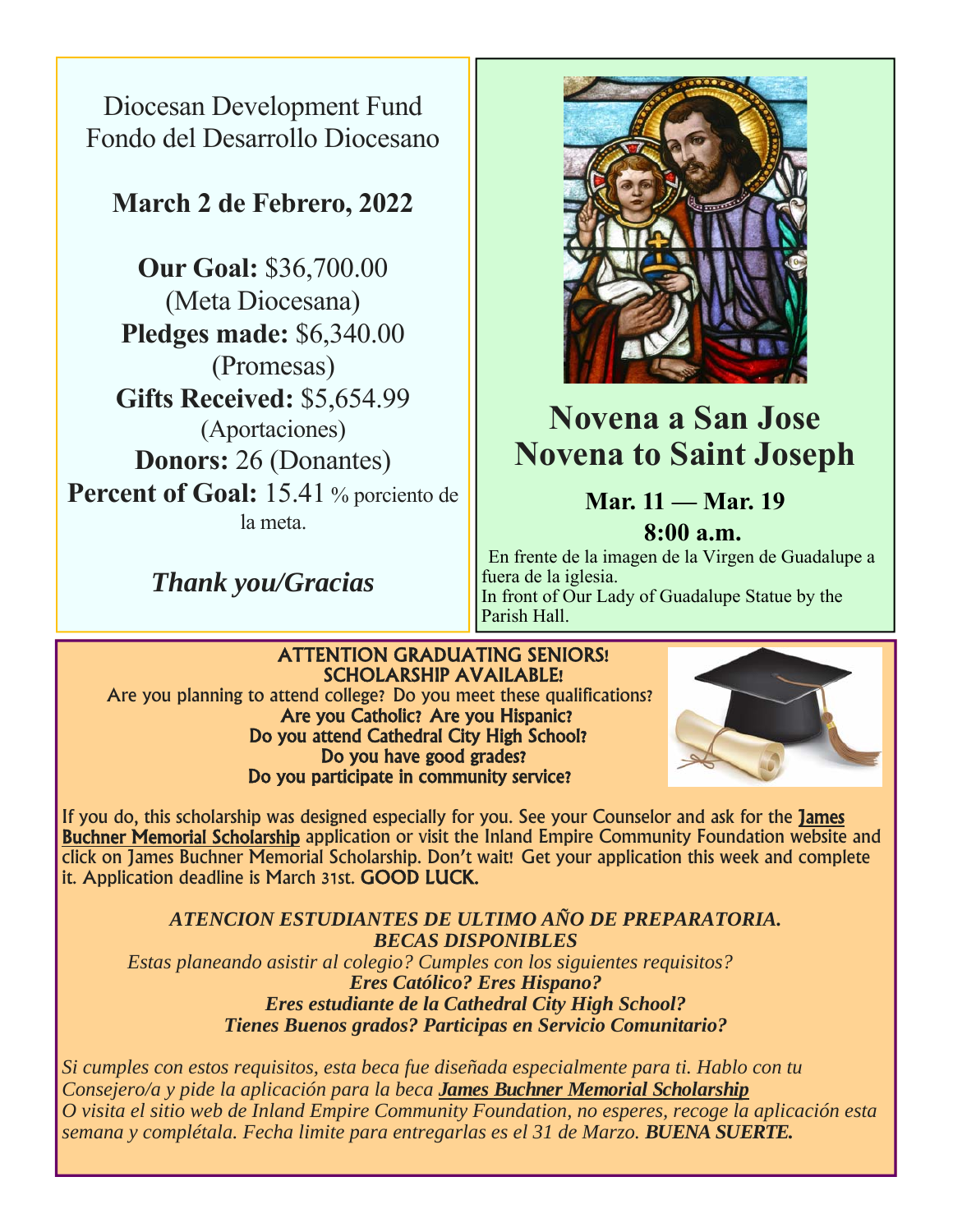### **Mass Intentions of the Week ~ Intenciones de Misas de la Semana**

### **Sábado - Saturday 5**

- 4:00 pm For the eternal repose of the soul of Violeta Agpawa+.
- 6:00 pm Por Romeo Reina en su cumpleaños. Por Pedro el eterno descanso de Basilio González Ferrer+. Por el eterno descanso de Arlene López+.

#### **Domingo - Sunday 6**

- 7:00 am En agradecimiento por Delfin y Yolly Go. Por Julián Gutiérrez en su cumpleaños y por las Animas del Purgatorio. Por la salud de Alba Trujillo.
- 
- 9:00 am For the special intentions of Saint Louis Community.<br>11:00 am Por Pedro v Frovlan Padilla en su cumpleaños. Por Pedro y Froylan Padilla en su cumpleaños.
	- Por Giselle Padilla en su cumpleaños.
	- Por el eterno descanso de María Celina González+.
	- Por el eterno descanso de Ángela García Sánchez+.
- 1:00 pm Por las intenciones especiales de la comunidad de San Luis Rey.
- 6:00 pm Por el eterno descanso de Eduviges Castellanos+. Por el eterno descanso de Ramona Esparza Sahagun+. Por el eterno descanso de Roberto Hernández Jr.+.

# **Monday - Lunes 7**<br>7:30 am For th

For the eternal repose of the soul of William Richard Keller+.

For the eternal repose of the soul of Ingrid Simon+ and for the health of Susan Donatto.

### **Tuesday - Martes 8**

7:30 am For the health of Bruno Loffredo.

For the eternal repose of the soul of Ingrid Simon+ and for the health of Susan Donatto.

### **Miércoles - Wednesday 9**

7:30 am Por el eterno descanso de Ingrid Simon+ y por la salud de Susan Donatto.

### **Jueves - Thursday 10**

7:30 am Por Padre Anthony Waturuocha en su cumpleaños.

### **Viernes - Friday 11**

- 7:30 am For the special intentions of Saint Louis Community.
- 6:00 pm Por la salud de Betty Santillán y por las Animas del Purgatorio.

### **Intención de la veladora del Tabernáculo ~ Tabernacle Candle Intention**

Marzo / March 2022 de Lunes 7 a Viernes 11/ From Monday 7th to Friday 11th Por la conversion de la familia Poxtan Lascano.

Para la veladora del tabernáculo para intenciones usted puede solicitar una intención por una semana, la donación por la intención es de \$20. Su intención también estará en el boletín de la misma semana. Debe de ir a la oficina por lo menos dos semanas de anticipación para solicitar su intención. Bendiciones.



We have an intention candle lit next to the tabernacle, which you can request an intention for a week. Your intention will be in the bulletin for a week. The donation for the intention is \$20. Please go to the office at least two weeks in advance to request your intention. Blessings.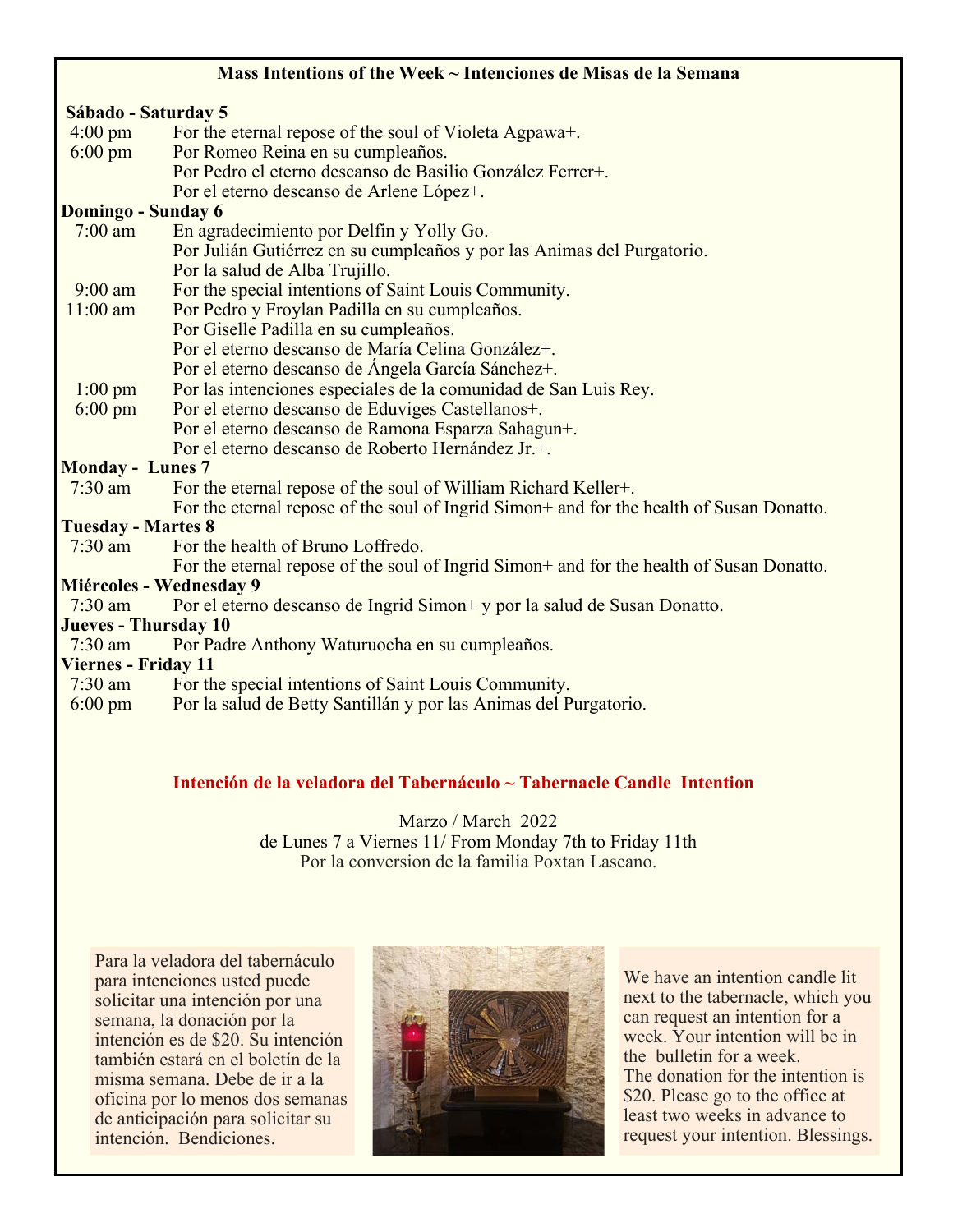### **Primer Domingo de Cuaresma**

**Evangelio:** En aquel tiempo, Jesús, lleno del Espíritu Santo, regresó del Jordán y conducido por el mismo Espíritu, se internó en el desierto, donde permaneció durante cuarenta días y fue tentado por el demonio. (Lucas 4:1-2).

### MEDITACIÓN DEL EVANGELIO

La Cuaresma, que dio comienzo con el Miércoles de Ceniza, es un tiempo de preparación para la Pascua. La Iglesia nos invita a vivir en nosotros el recuerdo de la Pasión, Muerte y Resurrección del Señor. Es un tiempo para recordar la historia de la salvación. Las lecturas nos llevan a meditar el libro del Éxodo. Tiempo donde se invita a ir al desierto para reflexionar en las propias tentaciones que nos alejan de Dios. Se invita a hacer penitencia, a convertirse, a compartir, y a dialogar con nosotros mismos entrando en lo profundo del corazón y preguntarse: ¿Cómo es mi ayuno? ¿Cuál es mi penitencia que me acerca a Dios y a los demás? ¿Qué debo compartir con los demás?

Hoy escuchamos las tentaciones de Jesús en el desierto. La Liturgia nos pone de frente a la tradición del relato de las tentaciones, Jesús es tentado, pero no vencido. Nos dice el Evangelio que: "Al ver el diablo que había agotado todas las formas de tentación, se alejó de Jesús, a la espera de otra oportunidad" (Lucas 4,13). La tentación no es pecado, lo malo es caer en ella. En la sociedad existen muchas tentaciones y, durante este período de Cuaresma, se deben purificar y luchar contra ellas con la gracia de Dios. Perseverar en la oración es otra clave para alejarse del mal. Estemos listos y acompañemos al Señor en su camino a Jerusalén a morir en la cruz.

### **First Sunday of Lent**

**Gospel:** Filled with the Holy Spirit, Jesus returned from the Jordan and was led by the Spirit into the desert for forty days, to be tempted by the devil. (Lk 4:1-2)

### GOSPEL MEDITATION

One of the greatest temptations human beings face is leaving the truth of who they are, where they came from and who created them in pursuit of more personal satisfactions. When we consider all that desires our attention in a given day, there are many lures that attract us to illusions about ourselves. We can easily find ourselves distracted or tired, preoccupied with preserving our status in life, social relationships, current trends, and corporate demands, and intrigued by pursuing what we perceive to be the "path of least resistance." The daily concerns of life can quickly take our eyes off of our truth, making the empty promises of worldly accomplishments and ideologies seem so attractive. What is at risk in giving into this temptation?

We cease giving thanks to and worshipping our Creator as we pursue our own self-sufficiency, power, and prestige. We replace the true God with a "pet" one. While many do not totally dismiss the idea of God and pretend to remain at least remotely connected, they do not invest themselves heart, mind, and soul in the relationship either. That is why we are so easily swayed. If something attractive comes along, we lunge for it. After all, having a position above and over everyone else is a good thing, isn't it? In more honest moments, many have to admit that they believe this to be true. The Evil One is very convincing. But he can only gain control if we allow him to.

About temptation, St. Basil remarks, "As the pilot of a vessel is tried in the storm, as the wrestler is tried in the ring, the soldier in the battle and the hero in adversity, so is the Christian tried in temptation." And here is found the reason for Lent. It is a wonderful opportunity to get a handle on the attractive lures of illusion that easily captivate us and bring us off track. It is also a time for some honest reflection rooted in prayer, fasting, and selfless giving that can bring us to temptation's remedy: love. Love of his Father gave Jesus resistance. It can do the same for us.